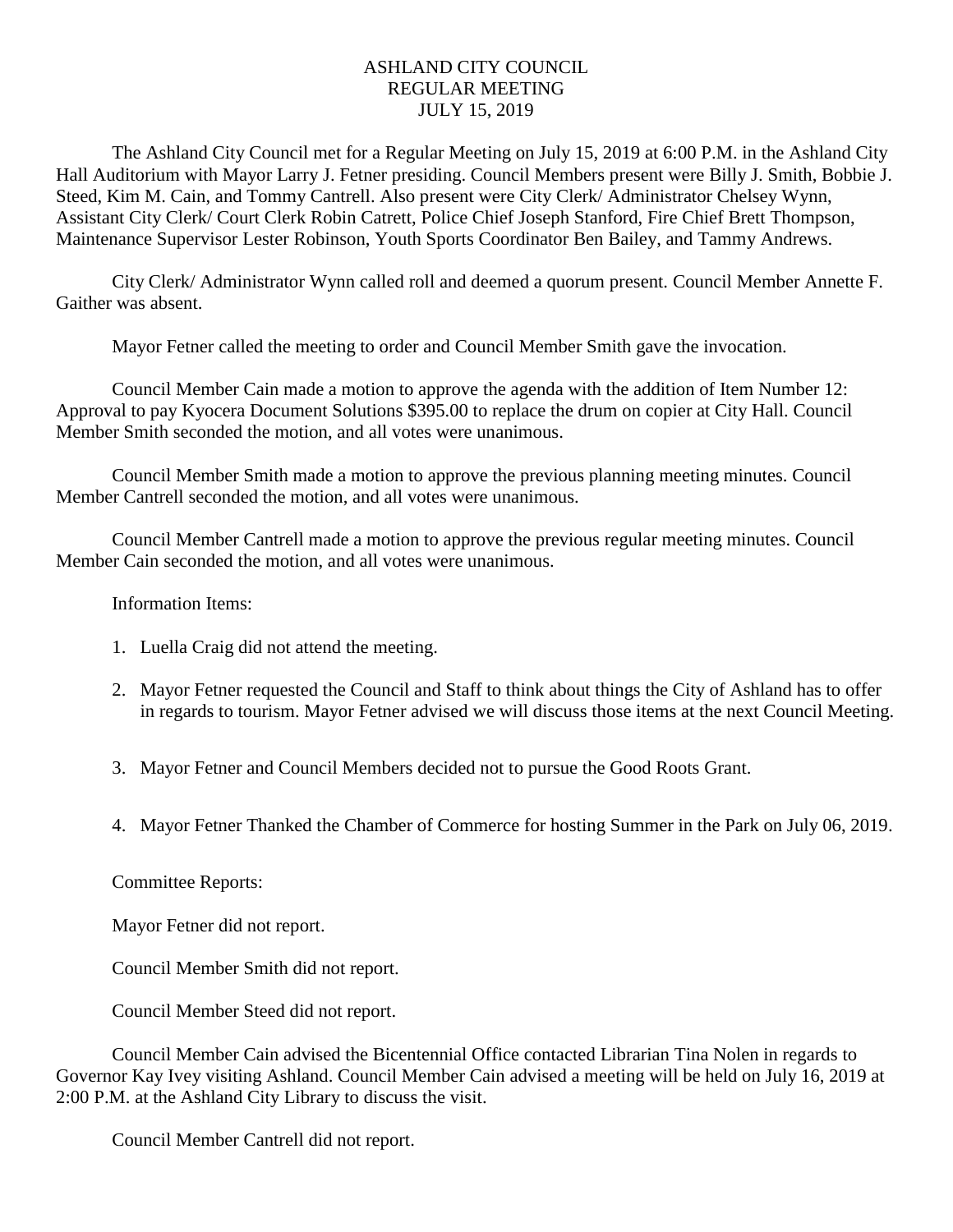Maintenance Supervisor Robinson reported the sealing of the Walking Trail in the City Park had to be postponed last week due to a threat of rain. Supervisor Robinson stated the sealing will take place this week. Supervisor Robinson also advised the City Park is looking a little different in preparation for the Watermelon Festival. Supervisor Robinson expressed gratitude to SIFAT for being an asset in the preparations. Supervisor Robinson stated SIFAT are scheduled for 2 more weeks.

Police Chief Stanford reminded everyone that the graduation for Officer Dustin McGraw will be August 1, 2019 and stated if anyone would like to attend to let Officer Hubbard or Investigator Harris know. Chief Stanford also advised he has been working with one new hire and another is schedule to start working next week.

Fire Chief Thompson requested suggestion on a Grand Marshall for the Christmas Parade. Several in attendance suggested Santa.

City Clerk/ Administrator Wynn advised an updated flyer for the Watermelon Festival has been printed and dispersed.

Assistant City Clerk/ Court Clerk Robin Catrett advised everyone there is a city calendar available on the City website. Catrett advised if anyone has anything they would like added to the calendar to make City Hall Staff aware and it would be added.

Youth Sports Coordinator Ben Bailey advised the Youth Sports will host a fund raiser at the Watermelon Festival.

New Business:

Council Member Cantrell made a motion to approve the bills received since the last regular meeting in the amount of \$19,343.12. Council Member Smith seconded the motion, and all votes were unanimous.

Council Member Steed made a motion to accept Senior Center Van Driver Deborah Anderson's resignation effective July 12, 2019. Council Member Smith seconded the motion, and all votes were unanimous.

Council Member Cain made a motion to hire Kathy Freeman as Senior Center Van Driver effective July 16, 2019 at a pay of \$8.15 (R3S1). Council Member Cantrell seconded the motion, and all votes were unanimous.

Council Member Smith made a motion approving to pay Edgar and Associates, LLC. \$475.00 for 2019 Audit Planning. Council Member Cain seconded the motion, and all votes were unanimous.

Council Member Cain made a motion approving to pay East Alabama Regional Planning and Development Commission \$304.20 for 4<sup>th</sup> Quarter EAC Membership dues. Council Member Cantrell seconded the motion, and all votes were unanimous.

Council Member Cantrell made a motion approving to pay Chris Smith \$1,850.00 for Camera System and Labor to be installed at City Hall. (to be reimbursed by grant). Council Member Smith seconded the motion, and all votes were unanimous.

Council Member Cantrell made a motion approving to pay Chris Smith \$8,650.00 for Camera System and Labor to be installed at the City Park. (to be reimbursed by grant). Council Member Smith seconded the motion, and all votes were unanimous.